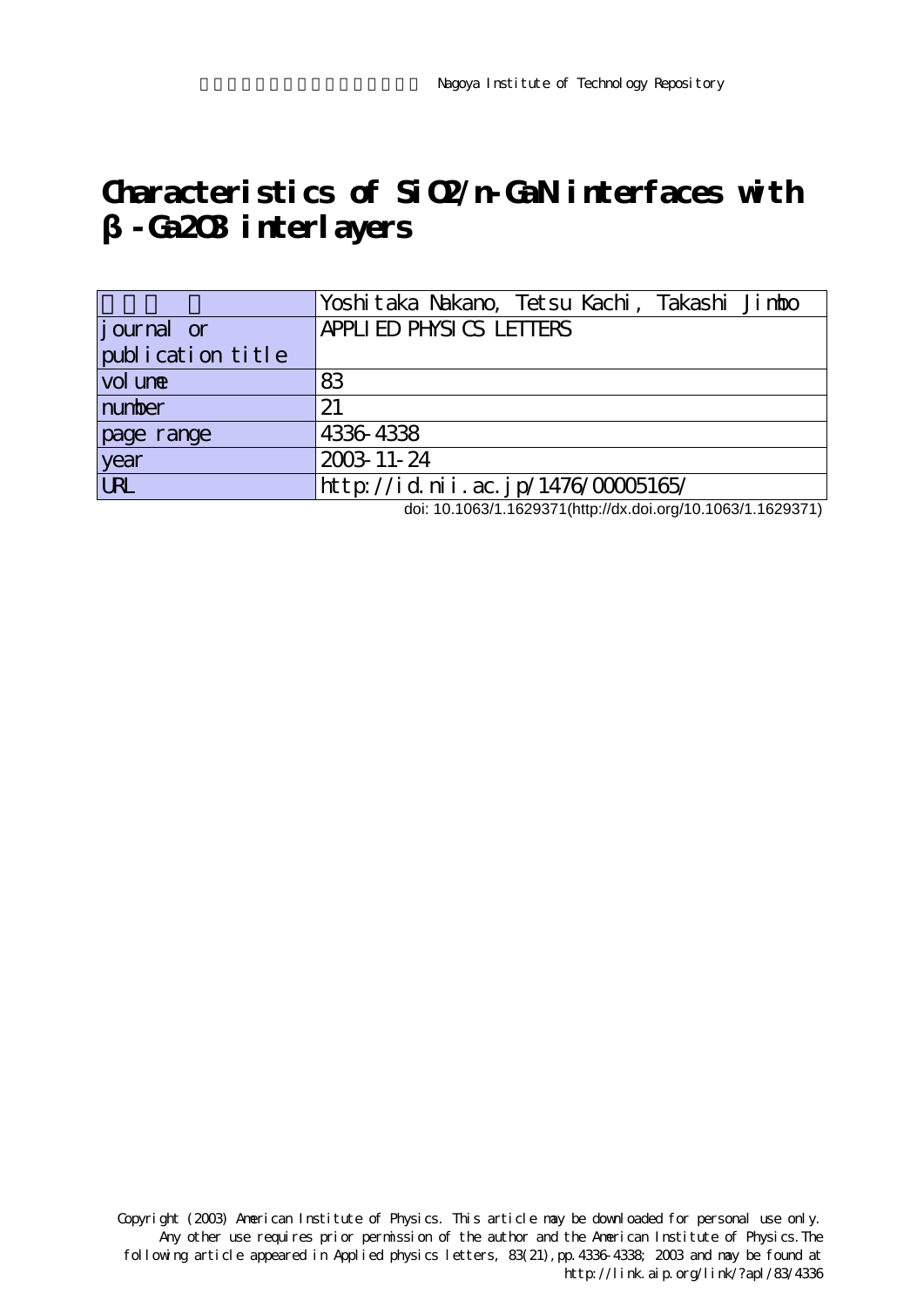## **Characteristics of SiO<sub>2</sub>/n-GaN interfaces with**  $\beta$ **-Ga<sub>2</sub>O<sub>3</sub> interlayers**

Yoshitaka Nakano<sup>a)</sup> and Tetsu Kachi

*Toyota Central R&D Laboratories, Inc., Nagakute, Aichi 480-1192, Japan*

Takashi Jimbo

*Nagoya Institute of Technology, Gokiso, Showa, Nagoya 466-8555, Japan*

(Received 22 July 2003; accepted 6 October 2003)

We report on the characteristics of  $SiO_2/n$ -GaN metal-oxide-semiconductor (MOS) structures with  $\beta$ -Ga<sub>2</sub>O<sub>3</sub> interlayers.  $\beta$ -Ga<sub>2</sub>O<sub>3</sub> 15 nm thick was grown by dry oxidation at 800 °C for 6 h, and 100-nm-thick  $SiO<sub>2</sub>$  was then deposited by sputtering. Capacitance–voltage measurements show a low interface trap density of  $\sim$ 3.9 $\times10^{10}$  eV<sup>-1</sup> cm<sup>-2</sup>, probably indicating an unpinning of the surface Fermi level. Additionally, current–voltage measurements display a low leakage current of  $\sim$  1.2  $\mu$ A/cm<sup>2</sup> at a gate voltage of +20 V, regardless of rough oxide surface, as confirmed by atomic force microscopy observations. Thus, the stacked  $SiO_2/\beta$ -Ga<sub>2</sub>O<sub>3</sub> insulator is found to improve both the electrical interface properties and the gate dielectric characteristics of the GaN MOS structures. © 2003 American Institute of Physics. [DOI: 10.1063/1.1629371]

Recently, a number of GaN metal-oxide-semiconductor (MOS) structures have been investigated from hightemperature and high-power electronics points of view. The first GaN MOS structure using a gate insulator consisting of deposited Ga<sub>2</sub>O<sub>3</sub> (Gd<sub>2</sub>O<sub>3</sub>) has been reported by Ren *et al.*<sup>1</sup> Since then, several approaches have been employed to develop an insulator/GaN system using either a GaN native oxide ( $\beta$ -Ga<sub>2</sub>O<sub>3</sub>) or a deposited insulator using Ga<sub>2</sub>O<sub>3</sub>  $(\text{Gd}_2\text{O}_3)$ , AlN,  $\text{SiO}_2$ ,  $\text{Si}_3\text{N}_4$ ,  $\text{Pb}(\text{Zr},\text{Ti})\text{O}_3$ , MgO, and  $Sc_2O_3$ .<sup>2-16</sup> However, none exhibits optimal characteristics. The bottlenecks have been surface Fermi-level pinning at the oxide/GaN interface, which is a well-known problem with most GaN, and poor insulator quality. Thus, both issues need to be overcome for the fabrication of advanced GaN MOS devices. Regarding interface states, thermal dry and photoelectrochemical oxidation of GaN is known to be effective in reducing the interface trap density at the  $\beta$ -Ga<sub>2</sub>O<sub>3</sub>/GaN interface. $2^{-8}$  In our previous study, the thermally grown  $\beta$ -Ga<sub>2</sub>O<sub>3</sub> /*n*-GaN MOS structures have been proven to display a low interface trap density on the order of  $10^{10}$  eV<sup>-1</sup> cm<sup>-2</sup>, resulting in an unpinning of the surface Fermi level at the  $\beta$ -Ga<sub>2</sub>O<sub>3</sub>/n-GaN interface.<sup>6</sup> In a narrow sense, the interfacial Ga-oxynitride layer is considered to play a significant role in improving the electrical interface properties. However,  $\beta$ -Ga<sub>2</sub>O<sub>3</sub>/n-GaN MOS structures also showed relatively large gate leakage current compared to that of the  $SiO_2/n$ -GaN MOS structures, which may be caused by a poor quality of  $\beta$ -Ga<sub>2</sub>O<sub>3</sub> layer and a small conductionband offset of  $\sim$  0.9 eV between GaN and  $\beta$ -Ga<sub>2</sub>O<sub>3</sub>. Therefore, a stacked gate insulator consisting of  $\beta$ -Ga<sub>2</sub>O<sub>3</sub> and well-known dielectric  $SiO<sub>2</sub>$  might be expected to improve the gate dielectric characteristics.<sup>17</sup> That is, in the  $\text{SiO}_2/\beta$ -Ga<sub>2</sub>O<sub>3</sub> /*n*-GaN MOS structures, the  $\beta$ -Ga<sub>2</sub>O<sub>3</sub> interlayer can provide good electrical interface properties and the  $SiO<sub>2</sub>$  layer should reduce gate leakage currents and enhance oxide breakdown voltages, resulting in overcoming the troublesome issues of GaN-based MOS structures, as stated earlier. In this study, we have fabricated the stacked

 $SiO_2/\beta$ -Ga<sub>2</sub>O<sub>3</sub>/*n*-GaN MOS structures by using thermal dry oxidation and  $SiO<sub>2</sub>$  deposition techniques, and have investigated the characteristics of  $SiO<sub>2</sub>/n-GaN$  interfaces with  $\beta$ -Ga<sub>2</sub>O<sub>3</sub> interlayers, in comparison with those of conventional  $SiO_2/n$ -GaN interfaces.

The epitaxial GaN films used in the experiments were grown by atmospheric pressure metalorganic chemical-vapor deposition on *a*-plane sapphire substrates. First, a 20 nm AlN buffer layer was deposited at 420 °C, and then a Si-doped 4- $\mu$ m-thick GaN layer was grown at 1130 °C as an active layer. The GaN active layer had free electron concentrations of  $9.9 \times 10^{17}$  cm<sup>-3</sup> and mobilities of 263 cm<sup>2</sup>/V s, as determined by RT Hall-effect measurements. The Si concentration was also confirmed to be  $\sim$  1  $\times$  10<sup>18</sup> cm<sup>-3</sup> by secondary ion mass spectrometry (SIMS) measurements. After growth, lateral dot-and-ring  $SiO_2/\beta$ -Ga<sub>2</sub>O<sub>3</sub>/GaN MOS capacitors were fabricated by thermal oxidation and  $SiO<sub>2</sub>$  deposition techniques as follows. First, a 500-nm-thick Si layer was selectively deposited on the top surface of the GaN sample as a mask material for thermal oxidation by rf sputtering at room temperature. The GaN samples were then thermally oxidized at 800 °C for 6 h in dry oxygen ambient. The formation of monoclinic  $\beta$ -Ga<sub>2</sub>O<sub>3</sub> was confirmed by x-ray diffraction (XRD). After removing the Si mask by a HF-HNO<sub>3</sub> solution  $(HF: HNO<sub>3</sub>=20:3)$ , a 100-nm-thick  $SiO<sub>2</sub>$  layer was deposited on the top surface of the GaN samples as a gate dielectric by rf sputtering, using an  $SiO<sub>2</sub>$  target. This  $SiO<sub>2</sub>$  layer was selectively removed by wet etching using a photolithographic technique, and Al metal was then evaporated through a shadow mask to provide gate and ohmic electrodes. The dot gate electrode was 500  $\mu$ m in diameter, and was surrounded by the ring ohmic electrode with a 50  $\mu$ m gap. After metallization, the stacked  $SiO_2/\beta$ -Ga<sub>2</sub>O<sub>3</sub>/GaN MOS samples were annealed at 400 °C for 20 min in nitrogen ambient. As a reference, conventional  $SiO<sub>2</sub>/n-GaN$  MOS samples without  $\beta$ -Ga<sub>2</sub>O<sub>3</sub> interlayers were also prepared with the  $SiO<sub>2</sub>$  thickness of 100 nm by using conventional methodology.<sup>13</sup>

The MOS capacitors that we fabricated were electrically assessed by  $I-V$ ,  $C-V$ , capacitance–transient  $(C-t)$ , and

**Downloaded 02 Sep 2010 to 133.68.192.98. Redistribution subject to AIP license or copyright; see http://apl.aip.org/about/rights\_and\_permissions**

a)Electronic mail: y-nakano@mosk.tytlabs.co.jp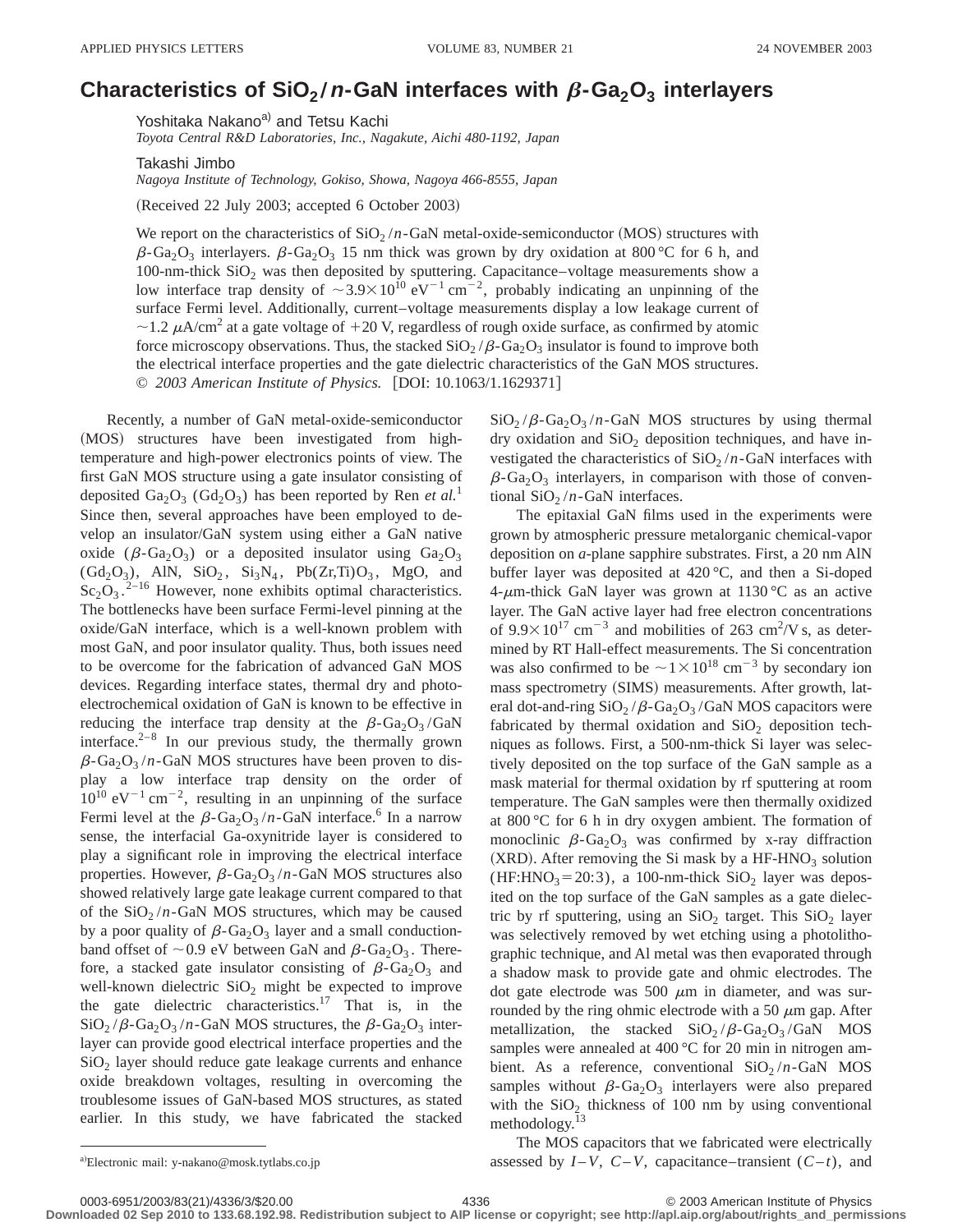

FIG. 1. SIMS profiles of Ga, N, and O atoms in a thermally oxidized *n*-GaN sample before  $SiO<sub>2</sub>$  deposition.

deep-level transient spectroscopy (DLTS) techniques. The *I* –*V* measurements were carried out in the dark at a voltage step of 0.1 V under a conventional dc mode. The *C*–*V* measurements were also performed in the dark at a frequency of 1 MHz and a voltage step of 0.01 V with various delay times  $t_d$ . On the  $C-t$  measurements, the time dependence of the capacitance under a reverse voltage was measured after applying a 1 ms pulsed voltage of  $+10$  V to approach an accumulation region temporarily. The DLTS measurements were carried out at temperatures between 80 and 475 K under the same condition as the  $C-t$  measurements.

Figure 1 shows SIMS profiles of Ga, N, and O atoms in a thermally oxidized GaN sample before  $SiO<sub>2</sub>$  deposition. A pure Ga oxide containing no N atoms is seen in the surface region of  $\sim$ 15 nm, where the GaN has been completely oxidized. This layer probably corresponds to the monoclinic  $\beta$ -Ga<sub>2</sub>O<sub>3</sub> layer, as confirmed by XRD. In addition in the deeper lying region of 15–50 nm from the surface, the  $\beta$ -Ga<sub>2</sub>O<sub>3</sub> is transformed into the GaN; that is, ~35-nm-thick intermediate Ga-oxynitride layer with composition gradient is seen.

Figures  $2(a)$  and  $2(b)$ , respectively, show typical atomic force microscopy (AFM) images of GaN samples before and after thermal dry oxidation. A clear difference can be seen between them. Before thermal dry oxidation, smooth surface morphology with a number of growth steps is clearly observed, where the mean roughness  $R_{\text{ms}}$  is  $\sim 0.35$  nm. In addition some dark points that we can see correspond to threading dislocations. In sharp contrast, the surface morphology is seen to become very rough, with  $R_{\text{ms}}$  of  $\sim$ 13.6 nm by thermal dry oxidation, indicating nonuniform oxidation of GaN. In a narrow sense, polycrystalline shapes with small grain size of  $\sim$ 10 nm can be clearly observed in the oxide surface, which suggests that the oxidation occurs preferentially at dislocation sites. In particular, a higher degree of roughness at the oxide surface can be attributed to the process features of thermal dry oxidation.

RT forward  $I - V$  characteristics of  $SiO<sub>2</sub>/GaN$  MOS samples with and without a  $\beta$ -Ga<sub>2</sub>O<sub>3</sub> interlayer are shown in the inset of Fig. 3. The  $I - V$  data of the 100-nm-thick  $\beta$ -Ga<sub>2</sub>O<sub>3</sub> /*n*-GaN MOS sample that we have previously fabricated are also shown.<sup>6</sup> The  $SiO_2/\beta$ -Ga<sub>2</sub>O<sub>3</sub>/GaN sample shows a relative large leakage current of 1.2  $\mu$ A/cm<sup>2</sup> at a gate voltage of  $+20$  V, compared to 4.3 nA/cm<sup>2</sup> of the conventional  $SiO<sub>2</sub>/GaN$  sample. This increase in forward leakage current by the presence of the  $\beta$ -Ga<sub>2</sub>O<sub>3</sub> interlayer is



FIG. 2. AFM images of *n*-GaN samples before and after thermal dry oxidation. Both images are  $5 \times 5 \mu m^2$ .

probably caused by a reduction in effective thickness of  $SiO<sub>2</sub>$ layer due to the rough oxide surface, as shown in Fig. 2. From the surface roughness  $R_{\text{ms}}$  of the  $\beta$ -Ga<sub>2</sub>O<sub>3</sub> interlayer, the effective thickness of the  $SiO<sub>2</sub>$  layer is estimated to be ~73 nm. However, the  $SiO_2/\beta$ -Ga<sub>2</sub>O<sub>3</sub>/GaN sample displays a leakage current by less than one order of magnitude compared to that of the  $\beta$ -Ga<sub>2</sub>O<sub>3</sub>/GaN MOS sample. In addition, both samples show high oxide breakdown voltages of  $\sim$ 4 MV/cm regardless of the presence of the  $\beta$ -Ga<sub>2</sub>O<sub>3</sub> interlayer.

Figure 3 shows typical RT *C*–*V* hysteresis curves for  $SiO_2/GaN$  MOS samples with and without  $\beta$ -Ga<sub>2</sub>O<sub>3</sub> interlayer at  $t_d$  of 30 s, respectively. Their corresponding ideal *C*–*V* curves with an inversion mode are also shown, considering the thinning effect of the  $SiO<sub>2</sub>$  layer as stated earlier. A deep depletion feature can be clearly observed in the depletion region for the  $SiO_2/\beta$ -Ga<sub>2</sub>O<sub>3</sub>/GaN sample, whereas capacitance saturation is seen for the  $SiO<sub>2</sub>/GaN$  sample. In addition, a large hysteresis is observed for the  $SiO<sub>2</sub>/GaN$ sample, while a very small hysteresis window is seen for the  $SiO_2/\beta$ -Ga<sub>2</sub>O<sub>3</sub>/GaN sample. These hysteresis windows should reflect charge exchange between the deep interface traps and the bulk GaN. Thus, these results suggest that the  $SiO_2/\beta$ -Ga<sub>2</sub>O<sub>3</sub>/GaN sample has much lower interface traps than the  $SiO<sub>2</sub> / GaN$  sample, which probably results in unpin-



FIG. 3. High-frequency hysteresis *C*–*V* curves at RT for  $\text{SiO}_2/\beta-\text{Ga}_2\text{O}_3/n-\text{Ga}N$  and  $\text{SiO}_2/n-\text{Ga}N$  samples as bias voltage is swept from  $-30$  to  $+20$  V and then back to  $-30$  V at  $t<sub>d</sub>$  of 30 s, together with respective ideal *C*–*V* curves. Inset shows forward *I* –*V* characteristics of  $\text{SiO}_2/\beta-\text{Ga}_2\text{O}_3/n-\text{Ga}$  and  $\text{SiO}_2/n-\text{Ga}$  samples, together with those of the 100-nm-thick  $\beta$ -Ga<sub>2</sub>O<sub>3</sub>/n-GaN MOS sample.

**Downloaded 02 Sep 2010 to 133.68.192.98. Redistribution subject to AIP license or copyright; see http://apl.aip.org/about/rights\_and\_permissions**